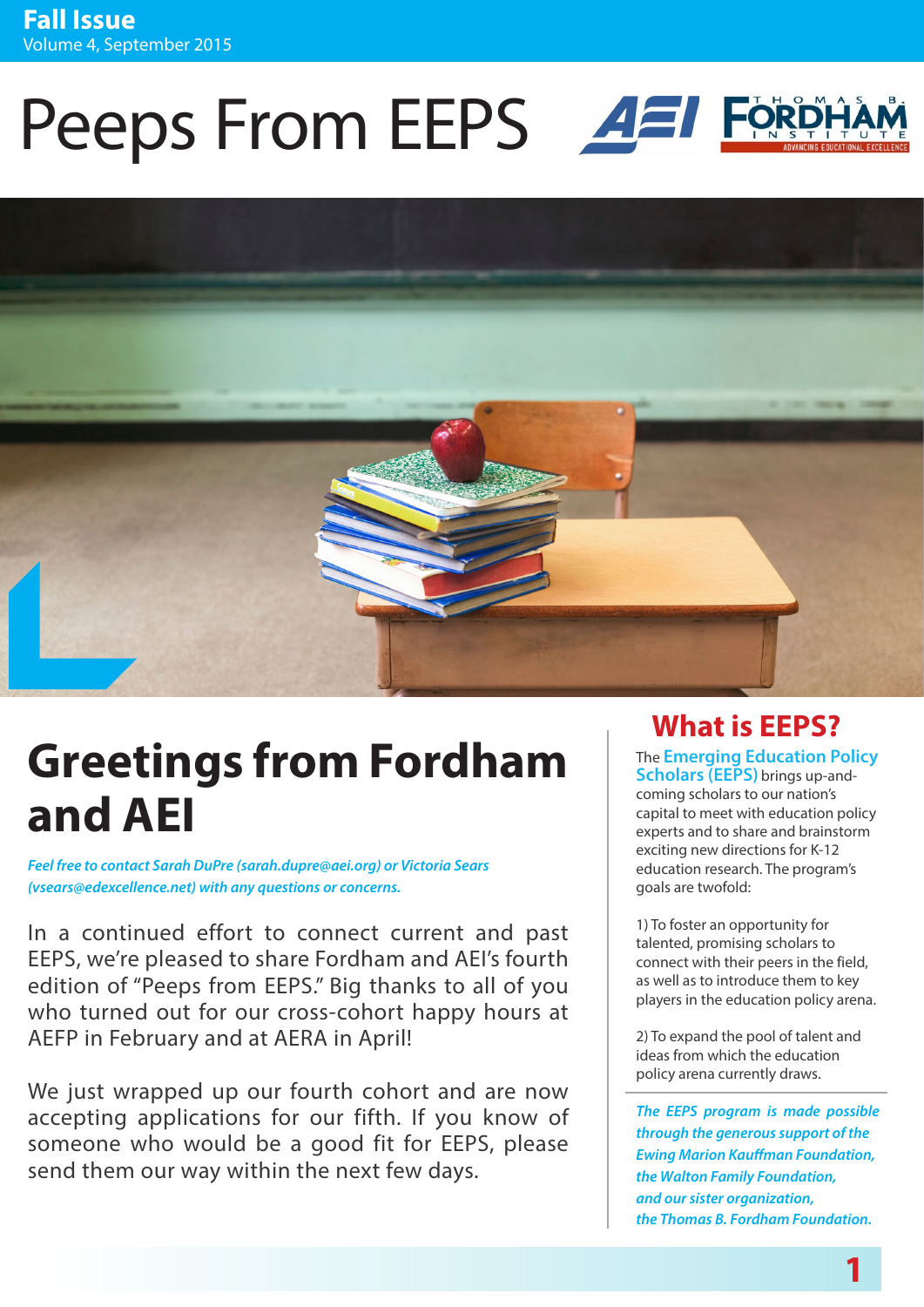### **[Fordham Report –](http://edexcellence.net/charterprek)  [Pre-K and Charter](http://edexcellence.net/charterprek)  [Schools:](http://edexcellence.net/charterprek)  [Where State Policies](http://edexcellence.net/charterprek) [Create Barriers to](http://edexcellence.net/charterprek)  [Collaboration](http://edexcellence.net/charterprek)**

*By Sara Mead and Ashley LiBetti Mitchel* 

#### **Pre-K and Charter Schools: Where State Policies Create Barriers to Collaboration**



Both charter schools and preschools have shown tremendous potential to change the educational and life trajectories of low-income kids. In combination, they could do even more. Unfortunately, current policy and practice in many states limit the ability of charter schools to offer state-funded pre-K programs. Even though most states use a variety of providers to offer preschools—including public schools, Head Start programs, community-based child care centers, and for-profit and faithbased preschools—charter schools are often not among them. This report offers recommendations to policymakers to not only expand high-quality charter schools and high-quality pre-K for needy children, but to also alter policies and practices that deter the former from offering the latter.



## **[AEI Report –](http://www.aei.org/publication/the-paperwork-pile-up-measuring-the-burden-of-charter-school-applications/)  [The Paperwork](http://www.aei.org/publication/the-paperwork-pile-up-measuring-the-burden-of-charter-school-applications/) [Pile-Up](http://www.aei.org/publication/the-paperwork-pile-up-measuring-the-burden-of-charter-school-applications/)**

*By Michael Q. McShane, Jenn Hatfield, and Elizabeth English*

Charter schools were created with a clear bargain in mind: Charter authorizers would give operators autonomy to run schools as they saw fit, as long as those schools met defined performance metrics. Currently, the balance between accountability and autonomy is heavily tilted toward accountability, with charter authorizers requiring unnecessarily extensive, timeconsuming applications. Excising unnecessary or inappropriate requirements could shorten the average charter application by one-third, saving applicants more than seven hundred hours of work and avoiding wasteful expenditures that could be better applied to education.

#### **Upcoming Events:**

#### *Fordham Event***: "Hidden in Plain Sight: Developing Tomorrow's Leaders of the Education Sector," September 28, 2015**

Developing strong K-12 system leaders—including those at the district, CMO, and nonprofit levels —is critical to ensuring the growth and success of the education sector. Yet many K-12 organizations tend to hire outside leaders rather than promoting from within, which disrupts the leadership pipeline and contributes to high turnover rates, meager professional development opportunities, and inadequate diversity at the top. What will it take to get organizations to invest in their own staff, whose talent may be hidden in plain sight?

On September 28, the Fordham Insitute and EdFuel will host a discussion on how education organizations can learn to recognize and retain their most talented staff and turn them into tomorrow's leaders.

**Thomas B. Fordham Institute 7th Floor | 1016 16th Street NW Washington, DC 20036**

#### *AEI Event***: "Ten Years After Katrina: Education reform in New Orleans," September 16, 2015**

It's been ten years since Hurricane Katrina hit New Orleans in August 2005. Following the destruction, New Orleans's schools and systems underwent radical changes. What happened during those ten years? How are students doing now, and what can other school districts learn from New Orleans's experience?

We welcome you to join us at AEI as Frederick M. Hess and Nat Malkus, along with Center for American Progress' Catherine Brown, host a conference to explore these questions and what other school districts from across the country can learn from New Orleans's transformation. The conference will feature research by Doug Harris of Education Research Alliance at Tulane University and conversation by notable scholars and policymakers in the education field.

**American Enterprise Institute 12th Floor | 1150 17th Street NW Washington, DC 20036**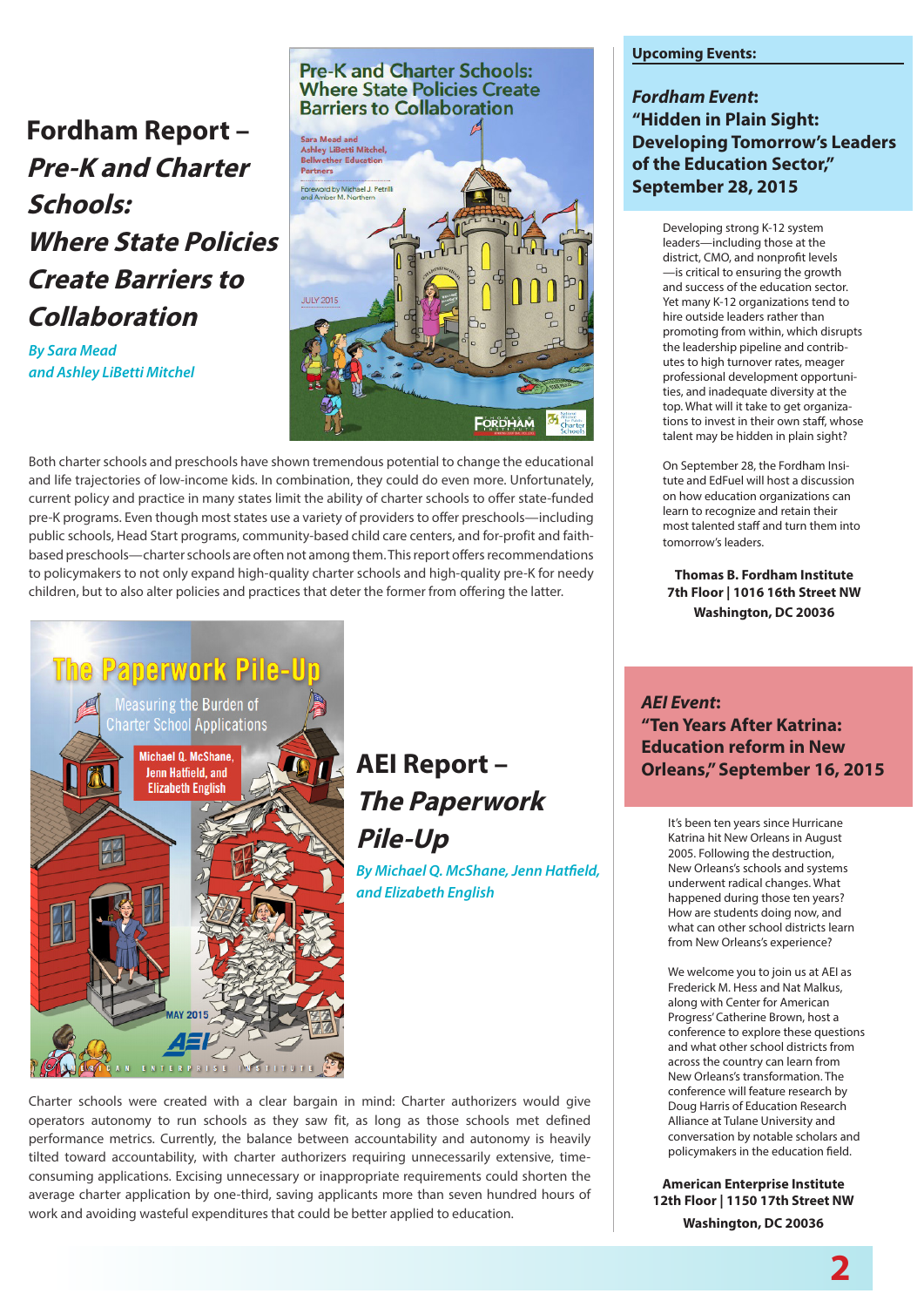# **2015 Cohort Updates**

**Daniel Bowen** has accepted an assistant professor position that commences this fall at Texas A&M's College of Education and Human Development. He also recently contracted with the Young Audiences of Houston, Inc. to evaluate its districtwide Arts Access Initiative, which aims to supplement arts opportunities and improve educational outcomes for students from less privileged backgrounds. This summer, he worked with the Holocaust Museum of Houston to design and later conduct a field experiment that assesses the impact of their field trip program on students' civic values.

**Meghan Condon** will be joining the faculty at DePaul University's School of Public Service as a tenure-track assistant professor this fall.

**Ben Creed** continues work on his dissertation (currently) entitled "Defining school competition and exploring its systemic effects: evaluating the systemic of effects of competition on student outcomes in Michigan." He is also working on a project with the Michigan Department of Education to better understand Michigan's interdistrict school choice policy, exploring who uses the program, what schools students use the policy to attend, and how it impacts student outcomes. He is excited to enter the job market this Fall.

In July, **Caitlin Farrell** transitioned to a full-time research faculty position at the University of Colorado Boulder as director of the National Center for Research in Policy and Practice. Continuing lines of work include policy making at the district level and educators' use of evidence in examining how community college students in Texas make decisions about transferring to four-year institutions.

**Huriya Jabbar** has been busy presenting and publishing papers based on her dissertation. Her most recent publication examined school leaders' strategies when facing competition in New Orleans, forthcoming in Educational Evaluation and Policy Analysis. This year, she presented research on school competition, school leaders' marketing strategies, how districts regulate competition, and how policymakers use research to inform charter school policies at AERA, AEFP, ICSCR, and UCEA. At AERA, she also received three awards for her dissertation from Division L (Policy & Politics), Division A (Administration, Organization, & Leadership), and the Politics of Education Association. This summer, she presented her research at a New Orleans conference in light of the tenth anniversary of Hurricane Katrina, which was hosted by the Education Research Alliance for New Orleans at Tulane University. Huriya is also currently gearing up for a three-year mixed-methods study beginning this fall, which will examine how community college students in Texas make decisions about transferring to four-year institutions.

As part of the Strategic Data Project fellowship, **Cara Jackson** is completing a study that explores options for generating reliable and cost-efficient scores from classroom observations.

**Robert Kelchen**, an assistant professor of higher education at Seton Hall University, is currently working on several research projects at the intersection of higher education accountability and finance policies. He also continues to serve as the methodologist for Washington Monthly's annual college rankings. In the last few months, he has had articles published in the Journal of Higher Education, the Journal of Education Finance, and the Journal of Student Financial Aid.

**Tricia Maas** recently co-authored two white papers for the Carnegie Corporation of New York with colleagues from the Center on Reinventing Public Education: "Next Generation School Districts: What Capacities do Districts Need to Create and Sustain Schools that are Ready to Deliver on the Common Core?," which she wrote with Robin Lake and Paul Hill, and "The Case for Coherent High Schools," which she also wrote with Hill. In addition, an article that she co-authored with Lake, "Effective Charter and Traditional School Characteristics: Aligning Findings for Informed Policy Making," which compares the current knowledge about the characteristics of effective charter schools to findings from the broader body of effective school research, was published in the Journal of School Choice in June 2015. Tricia's current research projects examine the use of student-centered learning in secondary schools serving at-risk students, the implementation of blended learning in parochial schools, and charter high schools' policies related to replacing students they lose after the beginning of ninth grade (otherwise known as backfill). Stay tuned for reports and papers on these topics!

**James Soland** successfully defended his dissertation in May and graduated this June. (Congrats, James!) He also received an acceptance (pending a few more edits) for a journal article showing that teachers who serve ELLs are differentially effective at promoting listening, speaking, reading, and writing. Finally, he is going to start blogging for NWEA on topics related to fairness in assessment and accountability.

# **Veteran EEPS Updates**

**Hella Bel Hadj Amor** recently won the Hawaii Educational Research Association's 2015 Distinguished Paper award. The paper, titled "The Native Hawaiian Student Achievement Gap: Different Methods, Different Estimates," discusses the importance of carefully evaluating achievement gaps between student subgroups and shows how the choice between different methods can result in widely varying estimates of achievement gaps.

**Daniel Araya** is now advising Ecuador's secretary of technology and innovation and has a new publication out with Palgrave titled "Rethinking US Education Policy."

**Brooks Bowden** is the director of training for an IES methods training program in cost-effectiveness and benefit-cost analysis at Teachers College, Columbia University, which former EEPS are welcome to attend ([http://www.cbcsemethodstraining.](http://www.cbcsemethodstraining.org) [org\)](http://www.cbcsemethodstraining.org). The next session will take place this month in New York; additional sessions will be held in May 2016 in Los Angeles, June 2016 in New York, and August 2016 in D.C. Brooks recently co-authored a report with MDRC evaluating a supplemental reading program that utilizes volunteer tutors from the community ([http://www.mdrc.org/publication/](http://www.mdrc.org/publication/mobilizing-volunteer-tutors-improve-student-literacy) [mobilizing-volunteer-tutors-improve-student-literacy\)](http://www.mdrc.org/publication/mobilizing-volunteer-tutors-improve-student-literacy). He also co-authored a CBCSE report examining the returns to socioemotional learning ([http://cbcse.org/wordpress/wp-content/](http://cbcse.org/wordpress/wp-content/uploads/2015/02/SEL-Revised.pdf) [uploads/2015/02/SEL-Revised.pdf\)](http://cbcse.org/wordpress/wp-content/uploads/2015/02/SEL-Revised.pdf).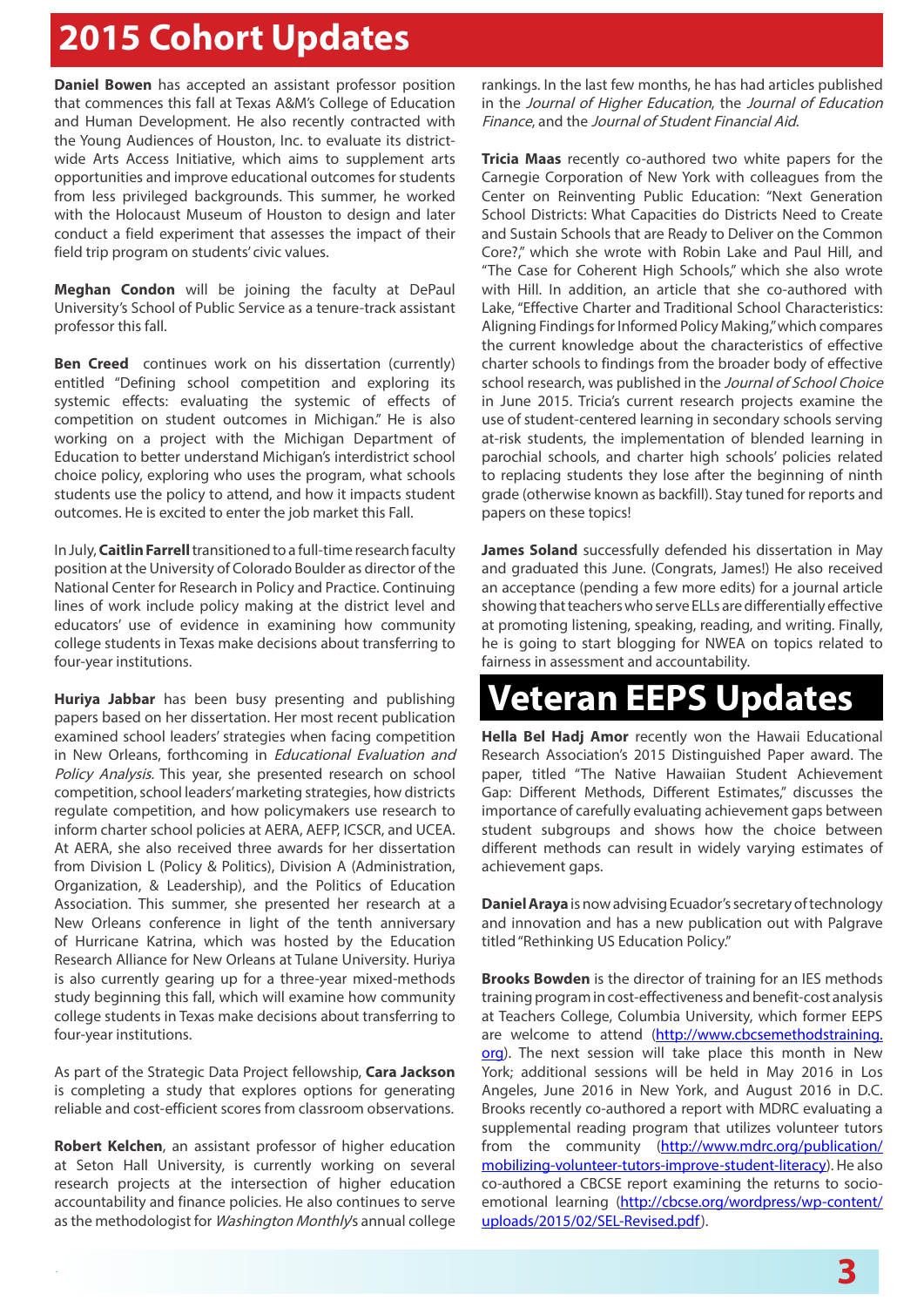# **Veteran EEPS Updates, continued**

**Sarah Cohodes** successfully defended her dissertation and graduated with a Ph.D. in public policy from Harvard in May. Starting this fall, she'll be joining the faculty at Teachers College, Columbia University as an assistant professor of education and public policy.

Patrick Denice has a forthcoming article in Social Science Research on labor market returns among for-profit college students, as well as a forthcoming co-authored article in the American Sociological Review that looks at variation in wages by the degree to which one's manager shares organizational financial information. He has also co-written a series of reports at the Center on Reinventing Public Education about the benefits and challenges of implementing common enrollment systems in Denver and New Orleans. Additional current work focuses on the correlates of and trends in college enrollment among older adults over the past three decades. He also enjoyed attending the Institute for Policy Research's annual summer workshop on cluster-randomized trials at Northwestern University this past July.

**Anna Egalite** is wrapping up her postdoctoral fellowship with the Program on Education Policy and Governance at Harvard University. She recently accepted a tenure-track position at North Carolina State University, where she will join the department of leadership, policy, adult and higher education as an assistant professor. Anna's recent publications include "Representation in the classroom: The effect of ownrace teachers on student achievement," which appeared in Economics of Education Review, and "Do Teacher-Coaches Make the Cut? The Effectiveness of Athletic Coaches as Math and Reading Teachers," which is forthcoming in *Education* Policy Analysis Archives. Anna is currently collaborating on a methodological paper validating synthetic matching methods for evaluating charter schools, several peer effects studies that examine the impact of special education classmates on student absences, and an experimental evaluation.

**Michael Gottfried** shared with us that he recently received tenure (UCSB). Congratulations, Michael!

**Jason Grissom** was promoted to the position of associate professor of public policy and education with tenure at Vanderbilt this spring. (Go 'Dores, and congrats, Jason!)

**Matt Kraft** has been enjoying teaching courses in applied statistics and the economics of education at Brown. His recent article in Educational Evaluation and Policy Analysis with John Papay, titled "Do supportive professional environments promote teacher development? Explaining heterogeneity in returns to teaching experience," was selected for the Palmer O. Johnson Memorial Award as the most outstanding publication appearing in the AERA journals in 2014. The article documents wide variation in the degree to which teachers improve over time and shows that teachers working in more supportive professional environments improve more over time than those working in less supportive contexts.

**Lesley Lavery** recently completed her pre-tenure review and will take her first sabbatical this fall to conduct research on the evolving relationship between teachers' unions and charter schools. Several of Lesley's articles co-authored with EEPS participants from years past were accepted for publication this year: "Dynamic Participation in Interdistrict Open Enrollment" (with Deven Carlson at Educational Policy); "Measuring Social Capital: Accounting for Nested Data and Subnetworks within Schools" (with Meghan Condon and Par Jason Engle at Social Indicators Research); and "The Politics of the Common Core: Conflict Expansion in a Partisan Era" and "The Evolving Politics of the Common Core" (with Ashley Jochim at Brookings's Publius: The Journal of Federalism and Governance Studies). Lesley's co-authored work on collective bargaining agreements and the distribution of teacher characteristics has now been published at Industrial Labor Relations Review and Educational Researcher.

**Morgan Polikoff** is co-principal investigator of the new Institute of Education Sciences center on college- and careerready standards (with co-PIs at the University of Pennsylvania and the American Institutes for Research). The five-year study will examine the implementation and impact of new standards in states across the country, develop new instruments for measuring implementation, and test an intervention to improve instruction and student performance.

**Carolyn Sattin-Bajaj** is finishing her fourth year in a tenuretrack position in the College of Education and Human Services at Seton Hall University, where she also directs the Center for College Readiness. Her book Unaccompanied Minors: Immigrant Youth, School Choice and the Pursuit of Equity was published in fall 2014 by Harvard Education Press. An article adapted from the book was published in the May 2015 issue of the American Journal of Education. She continues to work in the area of school choice and educational equity, focusing specifically on Latino immigrant families, and her newest projects examine the impact of informational tools on school choice participation and decision making.

**Andrew Saultz** continues to work in the areas of educational federalism, accountability, and parent involvement. He was recently awarded a grant from the Spencer Foundation with Andrew McEachin and Lance Fusarelli to compare the use of executive waivers in education to other sectors. Andrew has forthcoming articles on the supply side of charter location in New York City (Journal of School Choice), state politics associated with NCLB waivers (*Educational Policy*), the cheating scandal in Atlanta and disability policy (Teachers College Record), charter school policy in Washington State (Peabody Journal of Education), and performance management in education (Public Performance Management Review).

**Arnold Shober** was awarded the Faculty Research Award at Lawrence University this June.

 $4$  January 2013 - Newsletter Template Template Template Template Template Template Template Template Template Template Template Template Template Template Template Template Template Template Template Template Template Te **4**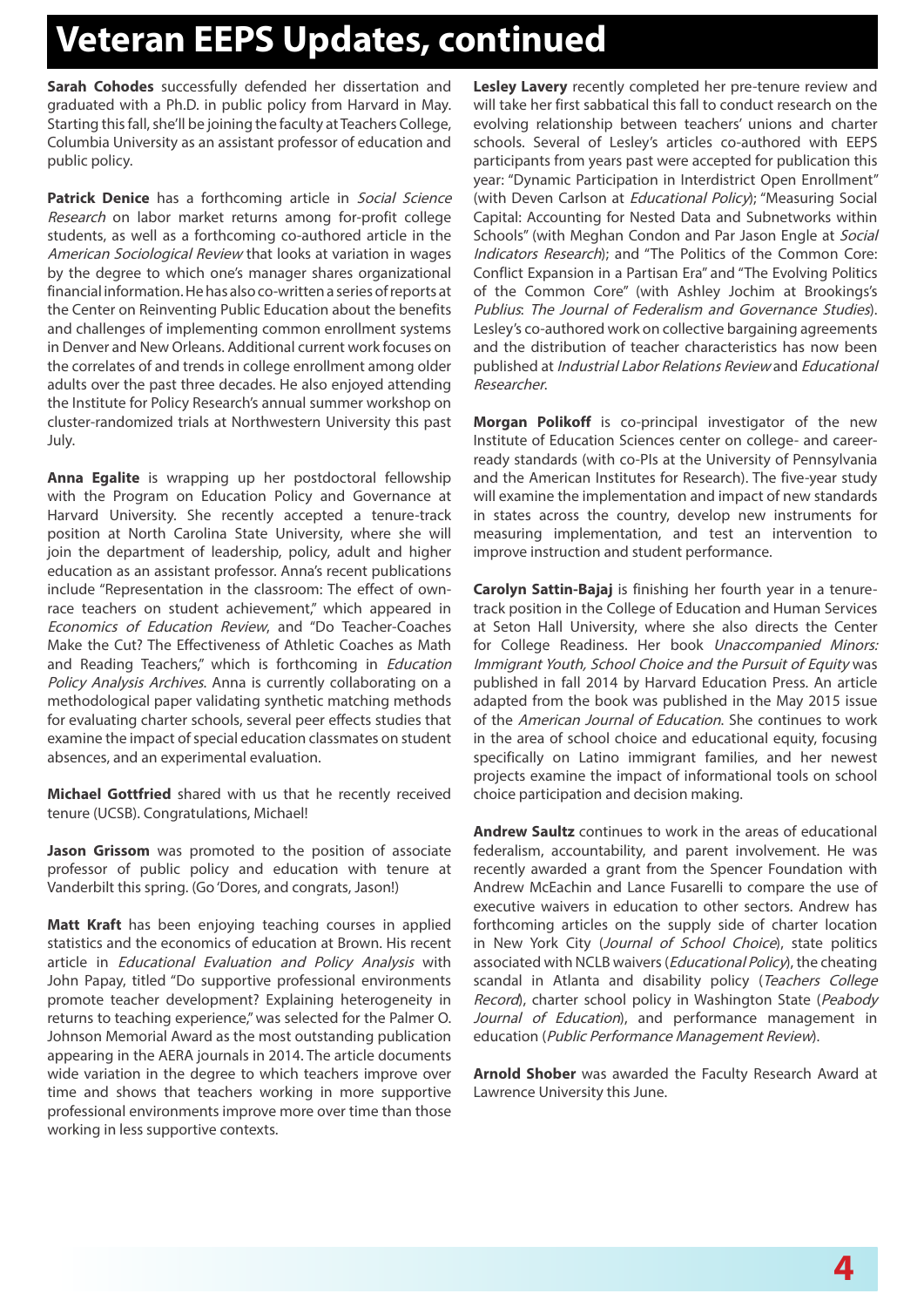# **Veteran EEPS Updates, continued**

**Jeffrey (Jeff) Snyder** completed his Ph.D. and will begin as a postdoctoral research fellow in education, philanthropy, and advocacy at the University of Michigan and Michigan State University this fall. A recently completed book chapter can also be found in The New Education Philanthropy: Politics, Policy, and Reform (Harvard Education Press, fall 2015).

**Katharine Stevens** joined the education policy group at the American Enterprise Institute last September as the inaugural research fellow in early childhood education. She's been focusing on the research, policy, and politics surrounding early childhood education, the role of early learning in expanding opportunity for low-income Americans, and the implementation challenges of rapidly growing early childhood education initiatives, especially around issues of teacher quality.

# *Follow our EEPS, AEI, and Fordham on Twitter!*

#### **EEPS**

Daniel Bowen: @danielhbowen Ben Creed: @BenjaminCreed Cara Jackson: @caragerber Robert Kelchen: @rkelchen Tricia Maas: @triciamaas Ryan McCarty: @RyanP\_McCarty Hella Bel Hadj Amor: @educationnw Brooks Bowden: @abrooksbowden Sarah Cohodes: @SarahCohodes Rajeev Darolia: @rajdarolia Anna Egalite: @annaegalite Jason Grissom: @JasonAGrissom Ashley Jochim: @ashleyjochim Matthew Kraft: @MatthewAKraft Michael McShane: @MQ\_McShane Carolyn Sattin-Bajaj: @CSattinBajaj Andrew Saultz: @andysaultz Katharine Broton @kmbroton

#### **AEI**

AEI @AEIeducation Rick Hess @Rickhess99 Katherine Stevens @kbstevens Sarah DuPre @sadupre

#### **Fordham**

Fordham Institute @educationgadfly Mike Petrilli @MichaelPetrilli Victoria Sears @VictoriaEHSears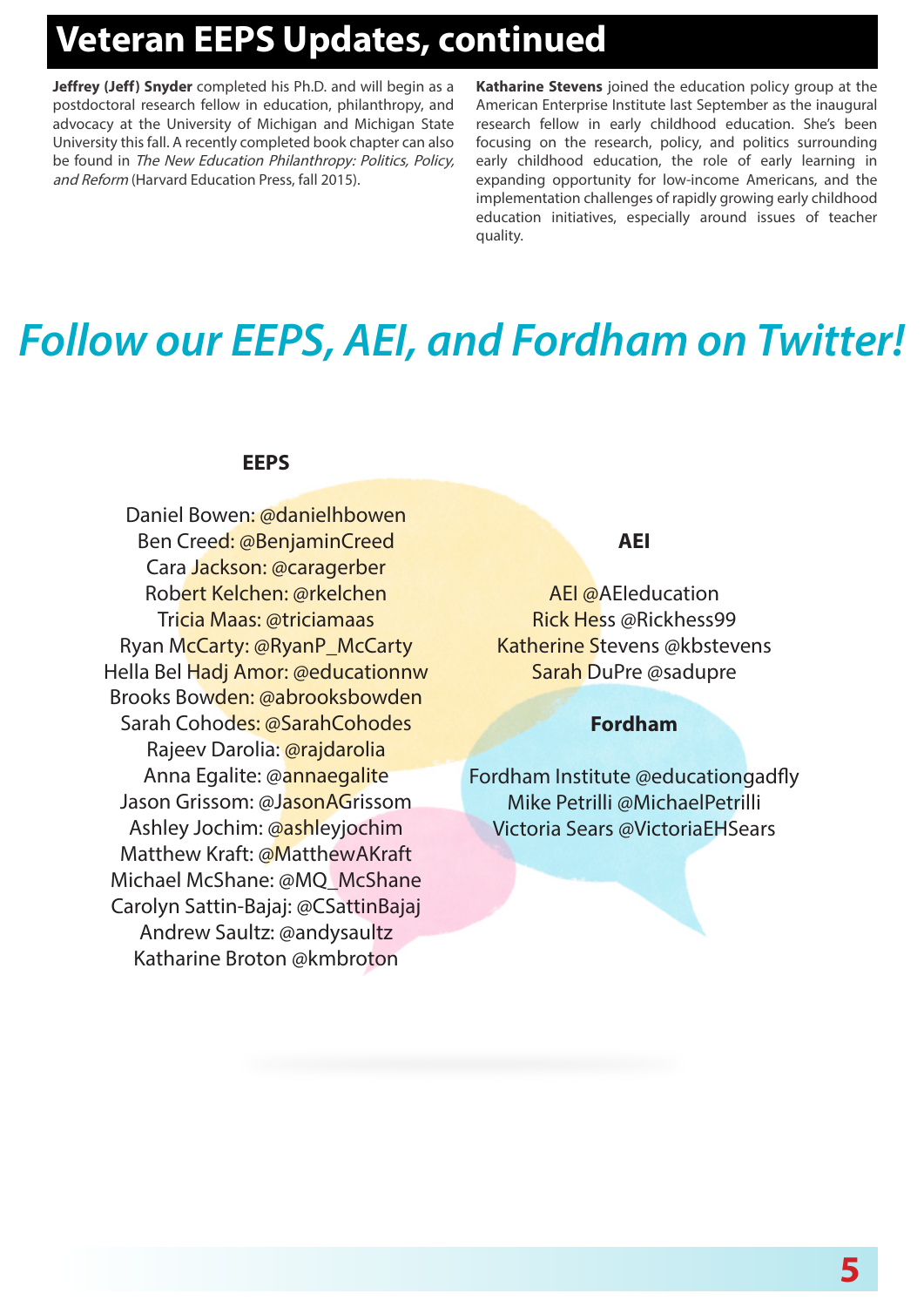# **Recent and Upcoming Research Recent and Upcoming Research**

#### **A Democratic Constitution for Public Education**

#### **University of Chicago Press, 2015**

#### *Paul Hill and Ashley Jochim*

America's education system faces a stark dilemma: It needs governmental oversight, rules, and regulations, but it also needs to be adaptable enough to address student needs and the many different problems that can arise at any given school—something that large educational bureaucracies are notoriously bad at. In this book, Hill and Jochim propose a redesign of K–12 governance that retains certain core governmental roles like setting standards and protecting against abuses, but also clarifies schools' rights and obligations. School boards, renamed "civic education councils," would no longer operate schools directly, serve as the employers of record for teachers and principals, or tax schools for services to maintain a large central office bureaucracy. Instead, they would focus on overseeing all schools operating in the district based on performance and family/neighborhood needs.

#### **"How Parents Navigate Public School Choice"**

#### **Center on Reinventing Public Education, 2014**

#### *Ashley Jochim, Michael DeArmond, Betheny Gross, and Robin Lake*

This report examines parents' experiences with public school choice across eight "high-choice" cities: Baltimore, Cleveland, Denver, Detroit, Indianapolis, New Orleans, Philadelphia, and Washington, D.C. In each city, researchers surveyed five hundred public school parents (four thousand total) and collected data on the systems that shape how they navigate school choice, including the availability of information, the process of enrolling, and transportation options. The findings suggest that families face challenges on both the supply side (access to high-quality schools and schools that fit) and the demand side (barriers to choice that limit participation in choice programs).

#### **"The Evolving Politics of the Common Core: Conflict Expansion and**

#### **Policy Implementation"**

#### **Publius: A Journal of Federalism, 2015**

#### *Ashley Jochim and Lesley Lavery*

The Common Core State Standards Initiative was adopted by forty-five states and heralded by supporters from both sides of the political aisle. Four years later, several states have rescinded their support and dozens more have introduced legislation to reconsider or limit participation. Standard explanations for opposition have focused on Republican state legislators and conservative ideological groups emphasizing concerns about a perceived loss of local control. But our analysis reveals that opposition to the standards shifted considerably over time, engaging these groups and issues initially, but expanding to include Democratic policymakers and their allies as implementation proceeded. A range of issues that were largely ignored when the initiative was adopted—including concerns over cost, teacher evaluation, accountability, and student privacy—were brought to the fore as the policy had to be reconciled with existing systems and institutions. This analysis has implications for scholars tracing policy change in a federal system by revealing the centrality of implementation to understanding how political conflict evolves over time.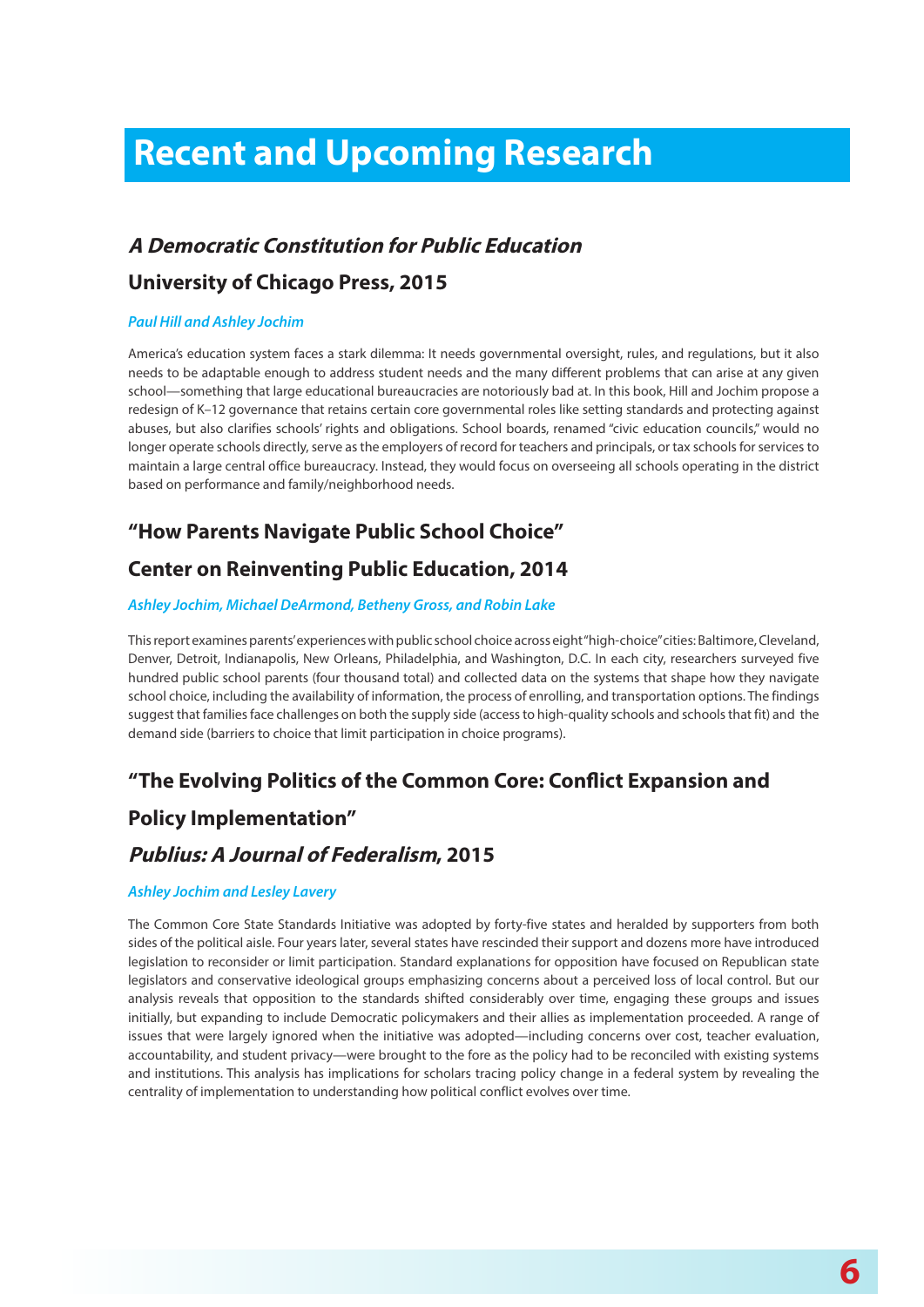# **Recent and Upcoming Research, continued**

## **"Leveling the playing field for high school choice through decision**

#### **supports: A randomized intervention study"**

#### **Forthcoming**

#### *Carolyn Sattin-Bajaj, Sarah Cohodes, Jennifer Jennings, and Sean Corcoran*

EEPS participants Carolyn Sattin-Bajaj (Cohort 1) and Sarah Cohodes (Cohort 3), along with Jennifer Jennings and Sean Corcoran (both of New York University), received funding from the WT Grant Foundation to support a school-level randomized trial that will examine the impact of providing eighth-grade students in over 125 New York City middle schools one of three decision supports to facilitate their high school choices. The multi-year grant will support the development and delivery of three interventions across school sites, as well as interviews with an estimated two hundred eighth-grade students and their parents about their usage of these decision tools. The study builds on pilot research (funded by the Spencer Foundation and the Heckscher Foundation for Children) that tested two interventions in twentynine schools, along with surveys and included interviews with guidance counselors at sixty additional middle schools.

#### **"The underutilized potential of teacher-to-parent communication:**

#### **Evidence from a field experiment"**

#### **Forthcoming in Economics of Education Review**

#### *Matthew Kraft and Todd Rogers*

In this study, we design and implement a quick and low-cost teacher-to-parent communication system in an effort to mobilize parental involvement in their children's education. The intervention delivered weekly, one-sentence, individualized messages from teachers to the parents of high school students in a credit recovery program. Messages decreased the percentage of students who failed to earn course credit from 15.8 percent to 9.3 percent—a 41 percent reduction. This reduction resulted primarily from preventing dropouts rather than from reducing failure or dismissal rates. The intervention shaped the content of parent-child conversations, with messages emphasizing what students could improve (rather than what students were doing well) producing the largest effects. We estimate the cost of this intervention per additional student credit earned to be less than one-tenth the typical cost per credit earned for the district. These findings underscore the value of educational policies that encourage and facilitate teacher-to-parent communication.

#### **"Using Student Test Scores to Measure Principal Performance"**

#### **Educational Evaluation and Policy Analysis 37(1): 3-28, 2015**

#### *Jason A. Grissom, Demetra Kalogrides, and Susanna Loeb*

The article discusses the conceptual underpinnings of different models for estimating value added for principals, examines the properties of these models, and compares the results of the models empirically using data from Miami-Dade County Public Schools. The main result is that choice of model is substantively important, with many principals grouped in the top quartile under one model placed in the bottom quartile with a different approach. Relatively simple models — like the ones used by most state and district principal evaluation systems are — the least conceptually appealing, but models that more convincingly separate the effect of the principal from the effect of other school inputs face data and other limitations that make them difficult to implement in personnel evaluation settings.